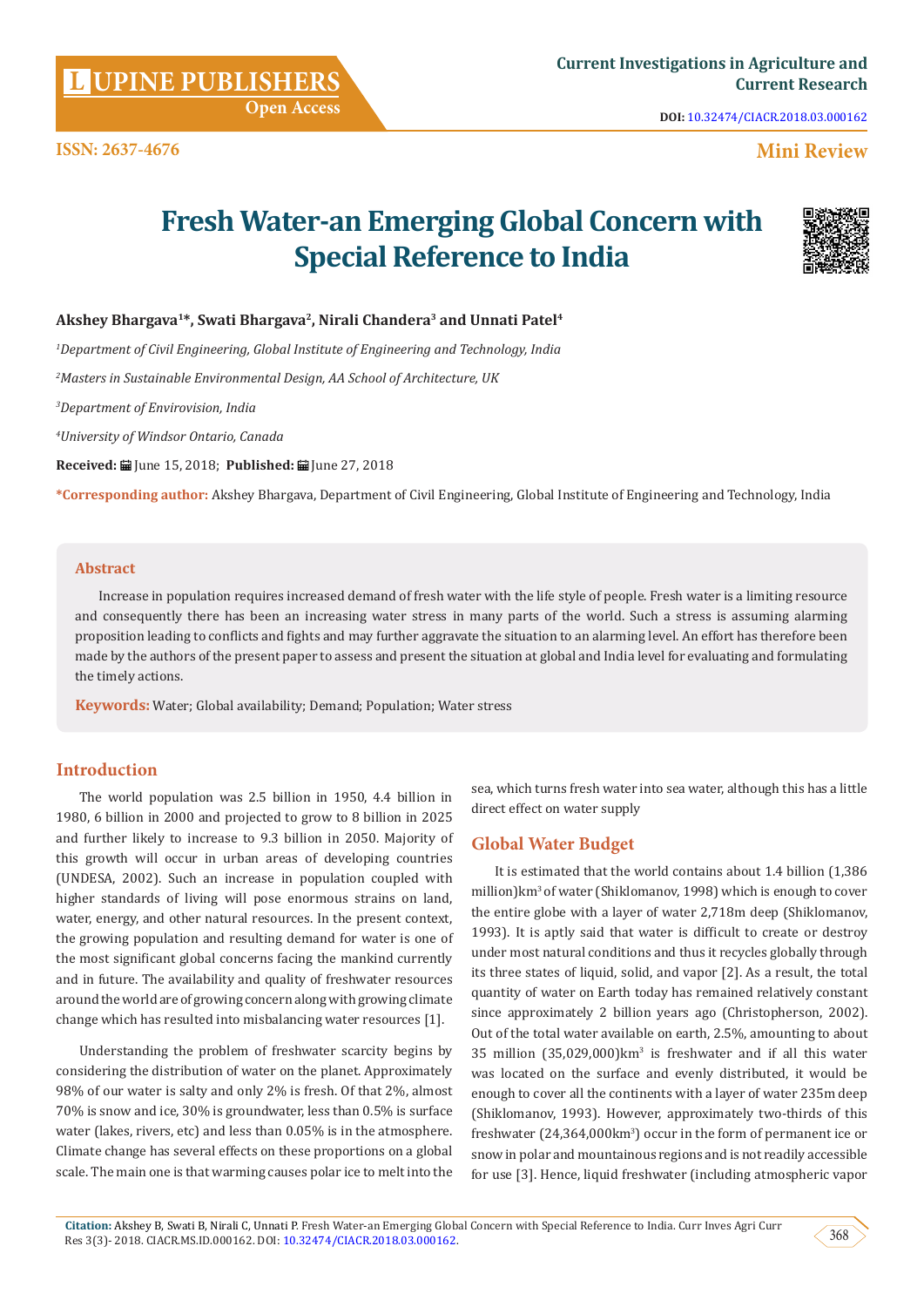and biological water) available is only 10,665,000km<sup>3</sup>, or 0.77% of the global water resource [4].

The most of the fresh water is available as ground water which is to the tune of  $10,530,000 \text{ km}^3$  or  $98.7\%$  whereas less than 1 percent of the order of 104,620km<sup>3</sup> occurs in lakes, marshes and wetlands, and rivers, and only  $0.1\%$  amounting to  $12,900$ km<sup>3</sup> is in the atmosphere as water vapor. However, useable freshwater comes from rainfall which is generated through the hydrologic cycle and this water is recycled continuously as a result of evaporation driven by solar energy [5]. The water evaporates from the oceans is of the order of 502,800km<sup>3</sup> /yr which falls on the earth as precipitation to the tune of 458,000km<sup>3</sup>/yr resulting in continuous transfer of freshwater from the ocean to the land. However, the average annual rainfall over land accounts to 119,000km3 /yr which is only 20% of all precipitation over the Earth out of which around 74,200km<sup>3</sup>/yr evaporate back into the atmosphere (Shiklomanov, 1998). It may however be noted that countries are defined 'water stressed' when annual water supplies drop below 1,700m<sup>3</sup>/ person whereas 'water scarce' when drop below 1,000m<sup>3</sup> /person. A country is defined as high water stress if demand is greater than 40 percent of the renewable water supply [5].

#### **Indian Scenario**

India has 16 percent of the world's population whereas only 2.5 percent of the worlds land area and 4 percent of the world's water resources at its disposal. Around 4,000 trillion liters of fresh water is provided through precipitation in the form of rain and snowfall in India out of which majority is returned to the oceans via rivers and a portion of this water is absorbed by the soil which is stored in underground aquifers whereas smaller percentage is stored in inland water bodies such as lakes, ponds, tanks and reservoirs [6]. It has been estimated that around 1,869 trillion liters of water reserves are available in India out of which only an estimated 1,122 trillion liters can be exploited due to topographic constraints and distribution effects [7]. However, the demand for water has been increasing at a high pace in the past few decades and the current consumption in the country is approximately 581 trillion liters with irrigation requirement as high as 89 percent followed by domestic use at 7 percent and industrial use at 4 percent [8].

The rapid increase in population, urbanization and industrialization has resulted into significant increase in water requirement in as much as that industrial requirement is expected to be doubled from existing 23.2 trillion liters to 47 trillion liters in next decade whereas domestic demand is expected to grow by 40 percent from 41 to 55 trillion liters while irrigation will require only 14 percent amounting to 592 trillion liters from existing 517 trillion liters. It has also been estimated that demand in the country

will very soon overtake the availability of water. However, in some regions of the country, it has already happened. As per the Ministry of Water Resources, Government of India the per capita water availability in 2025 and 2050 is estimated to come down by almost 36 percent and 60 percent respectively as compared to 2001 levels.

India has turned into water deficiency country and over the coming years the demand scenario is projected to become worse in as much as that water supply for the average citizen could drop from an average of 105 liters to only 65 liters a day with a large section of the population having no access to potable water. There has been a regional disparity in availability of water across the country due to uneven rainfall and most of Indian cities, including Chennai and Mumbai, depend on rainfall for their yearly water supply. Moreover, groundwater levels have reduced significantly for the last 60 years and as a result out of total 5723 blocks assessed across India by the Central Ground Water Authority, 839 have been found to be overexploited, and 226 are classified as critical, while 550 are under the semi critical stage.

#### **Conclusion**

Fresh water availability is essential for the survival of human kind and supporting attributes but with the growing population with increasing life style, the needed fresh water demand is posing threat to the available resources. In Indian context, the most of fresh water occur on account of rain fall but majority of which is discharged in oceans through rivers. Therefore, there is a strong need with commitment to interlink all the Indian rivers so that fresh water is not allowed to be wasted by entering into oceans. If such an arrangement is made, the availability of fresh water will be distributed across the country to avoid regional disparity.

#### **References**

- 1. [Bergkamp G, Orlando B, Burton I \(2003\) Change. Adaptation of water](https://www.protos.ngo/sites/default/files/library_assets/W_MIL_E21_change_adaptation.pdf) [management to climate change. IUCN-The World Conservation Union,](https://www.protos.ngo/sites/default/files/library_assets/W_MIL_E21_change_adaptation.pdf) [Gland, Switzerland and Cambridge, pp. 53.](https://www.protos.ngo/sites/default/files/library_assets/W_MIL_E21_change_adaptation.pdf)
- 2. Chistopherson RW (2002) Geosystems: an introduction to physical geography (4<sup>th</sup> edn.). Prentice Hall, Upper Saddle River, New Jersey, pp. 626. plus appendices. In: Clarke R (1991) Water: the international crisis: Earthscan Publ. Ltd, London, UK, pp. 193.
- 3. Connor R (1999) North America's freshwater resources: emerging trends and issues: Comm. Environmental Cooperation, Montreal, Canada, pp. 30.
- 4. [Dinar A, Rosegrant MW, Meinzer Dick R \(1997\) Water allocation](http://documents.worldbank.org/curated/en/640941468766210195/Water-allocation-mechanisms-principles-and-examples) [mechanisms-principles and examples. Policy Research Working Paper](http://documents.worldbank.org/curated/en/640941468766210195/Water-allocation-mechanisms-principles-and-examples) [no. WPS 1779, the World Bank Group, pp. 40.](http://documents.worldbank.org/curated/en/640941468766210195/Water-allocation-mechanisms-principles-and-examples)
- 5. Samuel TL, Larsen (2009) Lack of Freshwater Throughout the World.
- 6. Chennai Water Desalination Limited.
- 7. Central Ground Water Authority.
- 8. International Water Management Institute (IWMI).